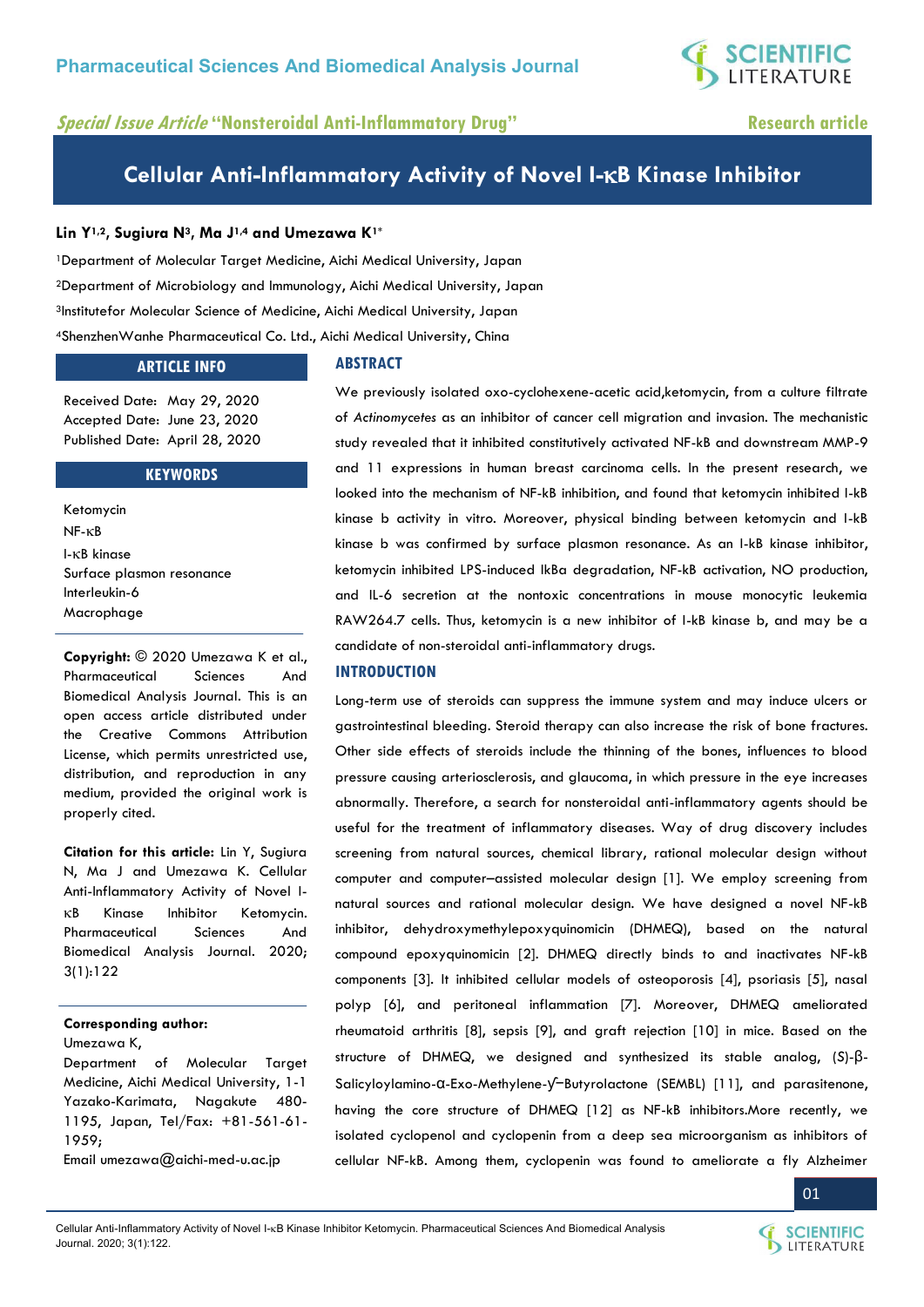

model, possibly acting as an anti-inflammatory agent [13]. We are also screening inhibitors of cancer cell migration. Recently, we isolated a known antibiotic, ketomycin (Figure 1A), from *Actinomycetes* as an inhibitor of human breast cancer MDA-MB-231 cell migration [14]. It inhibited cellular invasion and MMP-9, 11 expressions, by inhibiting cellular NF-kB in MDA-MB-231 cells. However, the upstream mechanism for the inhibition of cellular NF-kB has not been elucidated. In the present research we found that it directly inhibited I-kB kinase b (IKKb), the upstream signal of NF-kB. It also inhibited production of inflammatory mediators in mouse macrophage-like RAW264.7 cells.



Figure 1: Inhibition of  $IKK\beta$  in vitro by ketomycin. (A) Structure of ketomycin. (B) Inhibition of  $IKK\beta$  in vitro by ketomycin.  $IKK\beta(12.5 \text{ ng})$  and ATP (10 µM) were added. Values are the means ± SEM of 4 independent determinations. \*, P<0.05; \*\*, P<0.01; \*\*\*, P<0.001 vs. control. †, P<0.05;††, P<0.01 vs. ketomycin.

# **MATERIALS AND METHODS**

# **Chemical and cell culture**

Ketomycin was purchased from Tecno Chem Co., Ltd., (Tokyo, Japan). Mouse monocytic leukemia RAW264.7 cells were purchased from the American Type Culture Collection (Manassas, VA). The cells were cultured in RPMI 1640 medium supplemented with 10% heat-inactivated fetal bovine serum (Gibco Thermo Fisher Scientific, Inc., Waltham, MA) at 37˚C in a humidified incubator with  $5\%$  CO<sub>2</sub> and  $95\%$  air. IKK inhibitorSC514waspurchased from Santa Cruz Biotechnology (Dallas, TX).

### **I-B kinase activity**

IKKβ Kinase Assay Kit (Promega, Madison, MI) was employed for the measurement of this activity. Briefly, ketomycin or SC514 solution (1 ml) was added for the final concentration of 10-300 μM with IKKβ solution (12.5 ng in 2 μl)and 2 μlof IKK peptide (1 μg)/ATP (10 μM) mix to 384well plate (Greiner Lumitrac™ 200,Tokyo, Japan) for the kinase reaction. After incubation at room temperature in 5 mlreaction mixture for 60 min, 5 μl of ADP Glo™ Reagent was added to delete the left ATP and incubated at room temperature. After 40 min, 10 μl of Kinase Detection Reagent was added for the luminescence detection and incubated at room temperature for 30 min. Luminescence (integration time 500 ms) was recorded by Spectra Max M5 (Molecular Devices, Tokyo, Japan).

### **Surface plasmon resonance (SPR) analysis**

Interaction of the recombinant human IKKb (Signal Chem,WI) with ketomycin at different concentrations, IKKb inhibitor SC514 (Santa Cruz Biotechnology, Dallas, TX), and ATP (Promega, Madison, MI) were analyzed using a surface plasmon resonance biosensor (BIAcore T200; GE Healthcare, Uppsala, Sweden) [15,16]. Briefly, the recombinant human IKKb (10 mg/ml) was immobilized in flow cell 2 of the CM5 chip. Ethanolamine (1 M) solution was used as a control in flow cell 1 of the chip. IKKb solution (98ml) was injected into the activated CM5 chip at a flow rate of 10ml/min in 10mMsodium acetate buffer (pH 4.5) for 7 min. The immobilized chip was treated with 1M ethanolamine solution and washed with PBS.

Binding assays were carried out with a constant flow rate of 30 ml/min at 25˚Cduring both the association and dissociation phases using 10 mM HEPES buffer (pH 7.4) containing 0.15 M NaCl, 3 mM EDTA and 0.0005% Tween 20 (HBS-EP). ketomycin, SC514, ATP, or IKK peptide in the IKKβ Kinase Assay Kit in HBS-EP was injected into the IKKb ligandimmobilized flow cells for 60 s (association), followed by injection of HBS-EP buffer for 180s (dissociation). Regeneration of the sensor chip surface was accomplished by an injection of 20 ml of HBS-EP containing 2 M NaCl. The sensorgrams were recorded, and the kinetic parameters calculated from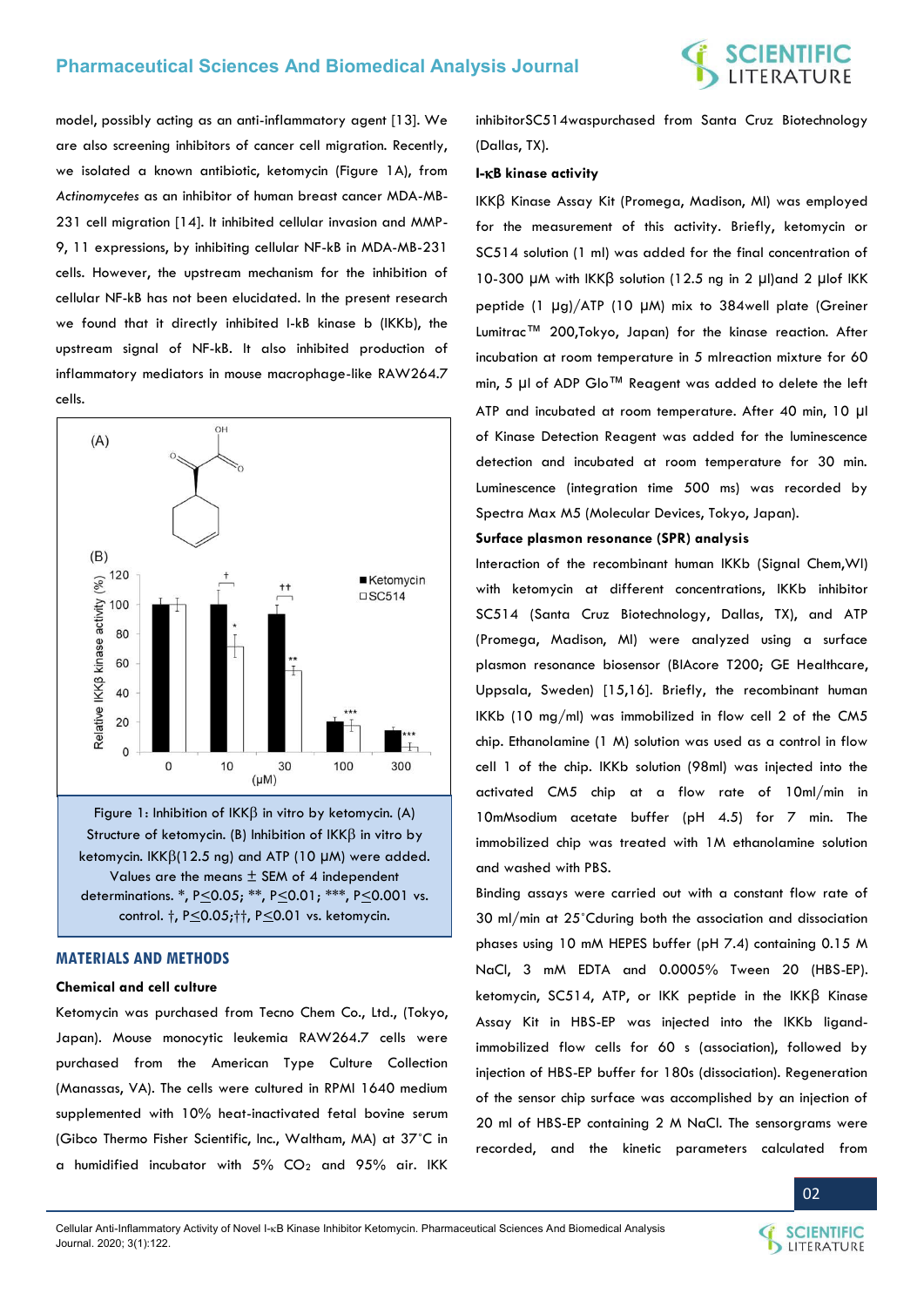# **SCIENTIFIC**<br>LITERATURE

association and dissociation curves were determined using BIA Evaluation 4.1 software (GE Healthcare).

The HPLC condition of IKKb for desalting was carried out as described below.IKKb (200 mlat 0.1 mg/mlin 10 mM sodium acetate buffer at pH 4.5) was applied to5 ml Hi Trap Desalting column (GE Healthcare Bio-Sciences KK, Tokyo, Japan). The flow rate was 1 ml/min with a pressure of 12 kg/cm2 (0.5 MPa). The peak was detected under UV at 280 nm. The fraction was run at a rate of 0.l ml (0.1 min). Collected fractions at 1.9 min to 2.3 min (4 tubes, 0.4 ml) were used as the ligand in the following SPR analysis.

## **MTT assay**

Cell viability was determined using an MTT assay. Following 24 h of incubation with or without test samples, the medium was replaced with 100 µl of fresh culture medium, and 10 µl of the 12 mM MTT stock solution was then added to each well. The cells were cultured at 37˚C for 2 h, the supernatant was removed, and then 100 µl of DMSO was added to each well and mixed thoroughly. The cells were incubated at 37˚C for another 10 min. The reaction products were quantified at 570 nm using a micro plate reader (Bio-Rad Laboratories Inc., Hercules, CA). The untreated cells were considered as having 100% viability. The results are expressed as the percentage of viable cells when compared with the control group.

### **Measurement of IkBa degradation**

The amount of IkBa was measured by Western blotting. RAW264.7 cells were treated with ketomycin at 3 μg/ml (20mM)or SC514 at 5μM [17] for 2 h, then added with LPS at 10 ng/ml for a further15 min. Cells were lysed with sample buffer and boiled at 100˚Cfor 5 min. Samples were electrophoresed on SDS-polyacrylamidegels with 10 % separating gel. Proteins were transferred to PVDF membranes and immunoblotted with IkBa antibody at 1000x dilution(Cell Signaling Technology, Danvers, MA) and β-actin antibody at 1000x dilution(Santa Cruz Biotechnology, Santa Cruz, CA). The bands were detected with Western Lightning Plus-ECL Enhanced Chemiluminescence Reagent (PerkinElmer, Waltham, MA), and the images were analyzed by Amersham Imager 600.

## **Measurement of NF-κB activity**

The RAW264.7 cells in complete medium  $(2.5x10<sup>6</sup>$  cells) were grown in 60mm dishes. The following day, the cells were

treated with ketomycinfor 2 h and stimulated with 10 ng/ml LPS for 15 min. The nuclear extracts were prepared with a Nuclear Extract kit (Active Motif Japan, Tokyo, Japan). The DNA binding activity of NF-κB in nuclear extracts was then measured with the Trans AM NF-KB p65 Transcription Factor Assay kit (Active Motif Japan, Tokyo, Japan).

## **Measurement of NO production**

The cells were plated in a 96-well plate at a density of 1.0x105 cells/well and grown for 2 h to allow the cells to attach to the plate. Ketomycin was added to the culture for 30 min, then the cells were stimulated with *Escherichia coli-*derived LPS (Sigma, St. Louis, MO) at 10ng/ml. The cells were then incubated at 37˚C for 24 h and subsequently chilled on ice. Subsequently, 100 µl of the culture supernatant was placed in duplicate in the wells of 96-well plates. To quantify nitrite, 50 µl of Griess reagent (1% sulfanilamide in 5% H<sub>2</sub>PO<sub>4</sub> and 0.1% N-1-naphthyletylenediamide dihydrochloride) was added to each well. After 10 min, the reaction products were colorimetrically quantified at 570 nm using a microplate reader (Bio-Rad Laboratories). The concentrations of nitrite were calculated using a standard calibration curve.

# **Measurement of IL-6 secretion**

The cells in complete medium  $(3x10^5$ cells/ml) were seeded in a 96-well plate, with each well receiving 200 µl of the cell suspension. The following day, the cells were treated with ketomycin for 2h and then stimulated with 10ng/ml LPS for 2 h. The cell-free medium was collected into a 1.5-ml tube and stored at -80˚C prior to the assay. The concentration of IL-6 was quantified using the Mouse IL-6 ELISA Max Deluxe kit (Bio Legend, Inc., San Diego, CA). The wells were coated with the diluted capture antibody overnight, followed by being washed with the wash buffer, and then the thawed medium was added to the assay wells. The 200x diluted detection antibody was then added and incubated for 1h. The wells were then washed with PBS, the 1000x diluted avidin-HRP antibody was added at room temperature, and the plate was incubated for 30 min. The wells were washed again with PBS, and TMB substrate solution was added to the wells and incubated in the dark for 20 min. The color reaction was terminated by the addition of sulfuric acid, and the intensity was determined as absorbance (A450-A570) read on a 96-well microplate reader. The standard curve was prepared as indicated by the manufacturer. The

03

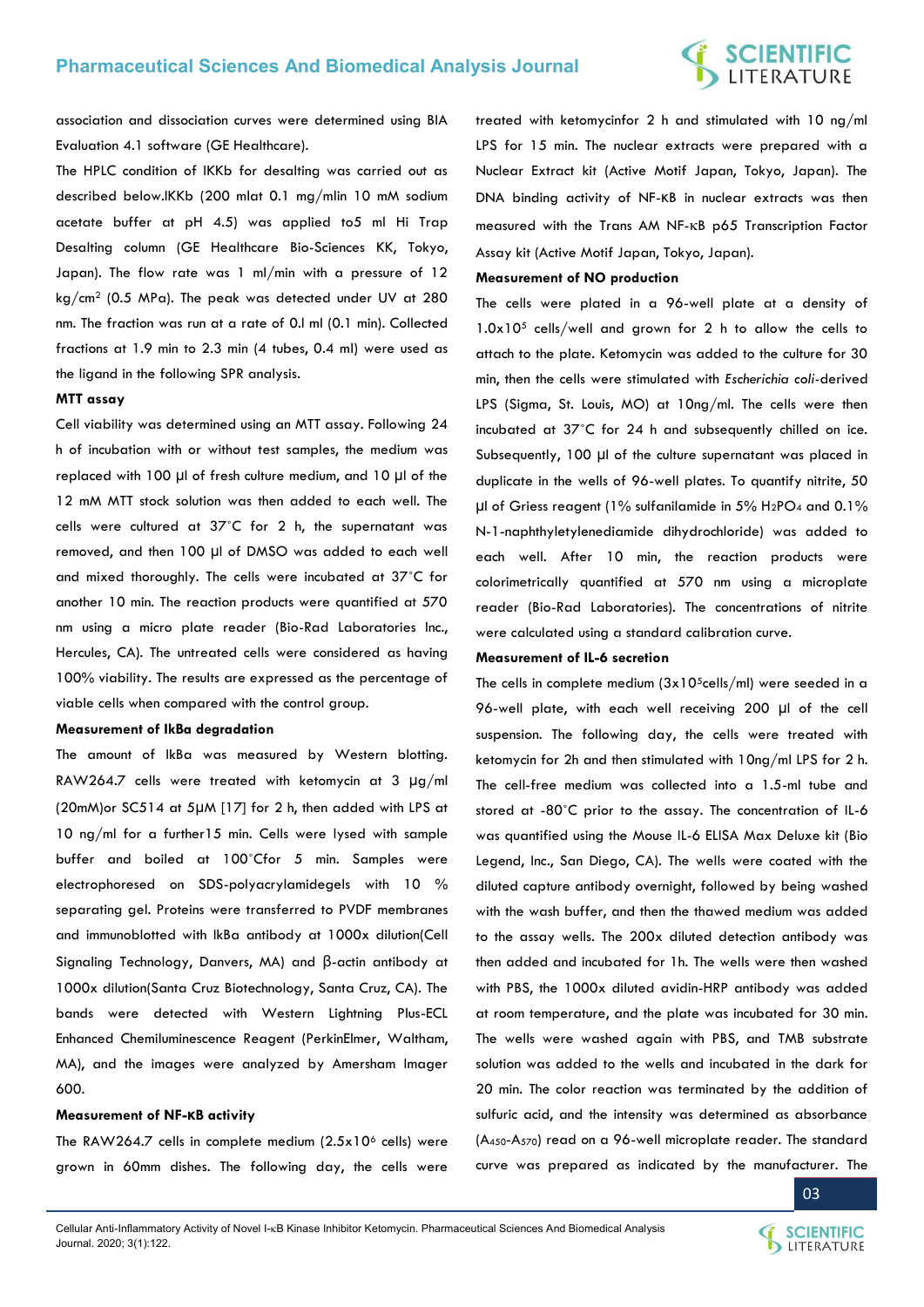concentration of IL-6 was calculated from the standard curve each time.

# **STATISTICAL ANALYSIS**

Statistical comparison was conducted using one way ANOVA and/or the Student's t-test where appropriate.

# **RESULTS**

# **Inhibition of IKKβ by ketomycin** *in vitro*

Since ketomycin (Figure 1A) inhibited constitutively activated cellular NF-kB and IKK phosphorylation in human breast carcinoma MDA-MB-231 cells [14], we studied the inhibitory effect of ketomycin on recombinant IKKβ. As a result, it inhibited IKKβ *in vitro* (Figure 1B), and the inhibitory activity was slightly weaker than that of positive control SC514.

# **Physical binding of ketomycin to I-kB kinase b**

Next, we studied whether ketomycin directly binds to IKKβ employing surface plasmon resonance (Biacore). Recombinant IkB kinase b was fixed to the sensor tip, and the change of the reflected light angle was measured by the addition of ketomycin. Physical binding is shown by the binding kinetics. Ketomycin (Figure 2A,B) gave stronger responses than IKK peptideor SC514 (Figure 2C). Addition of ATP did not change the response. Thus, ketomycin was shown to be a new inhibitor of IKKb that directly binds to the enzyme.



Figure 2: Binding kinetic analysis between ketomycin and  $IKK\beta$  with SPR. (A,B) Dose effect of ketomycin on the response of binding kinetics on the  $IKK\beta$ -immobilized chip in SPR. (C) Dose effects of IKK peptideand SC514on the response of binding kinetics on the  $IKK\beta$ -immobilized chipin SPR.

# **Cellular anti-inflammatory activity of ketomycin in RAW264.7 cells**

IKKb is an upstream signal of IkBa degradation and NF-kB activation. Since ketomycin was found to be its inhibitor, we next studied the effect on these activities in LPS-treated RAW264.7 cells. Ketomycin was not prominently toxic below 3 mg/ml at 2.5 or 24 hof incubation in RAW264.7 cells (Figure 3A). LPS induced degradation of IkBa prominently in 15 min. Ketomycin inhibited LPS-induced degradation of IkBa more strongly than SC514 (Figure 3B). Next, it inhibited LPS-induced NF-kB activation in 30 min (Figure 3C). Ketomycin also inhibited LPS-induced iNOS-mediated NO production (Figure 3D) and IL-6 secretionin 24 h (Figure 3E).



Figure 3: Cellular effects of ketomycin. (A) Effect of ketomycin on the viability of RAW 264.7 cells. The cells were incubated for 2.5 or 24 h. (B) Inhibition of LPSinduced  $I\kappa B\alpha$  degradation by ketomycin. (C) Inhibition of LPS-induced NF-KB activation by ketomycin. The cells were incubated for 30 min with LPS after 2 h incubation with ketomycin. (D) Inhibition of LPS-induced NO production by ketomycin. The cells were incubated for 24 h. (E) Inhibition of LPS-induced IL-6 secretion by ketomycin. The cells were incubated for 24h. Values are the means  $\pm$  SEM of 5(A) or 4(B,C,D, and E) independent determinations.\*\*,  $P \le 0.01$ ; \*\*\*,  $P \le 0.001$  vs. control.†, P $\le 0.05$  vs. ketomycin.

# **DISCUSSION**

Thus, ketomycin is considered to be a new, nonsteroidal antiinflammatory agent that inhibits IKK β. There are several IKK inhibitors reported [18-21], although the structure of ketomycin is not related to any of them. Since the structure is different, the inhibitory machanism is likely to be different. IMD-0354 was



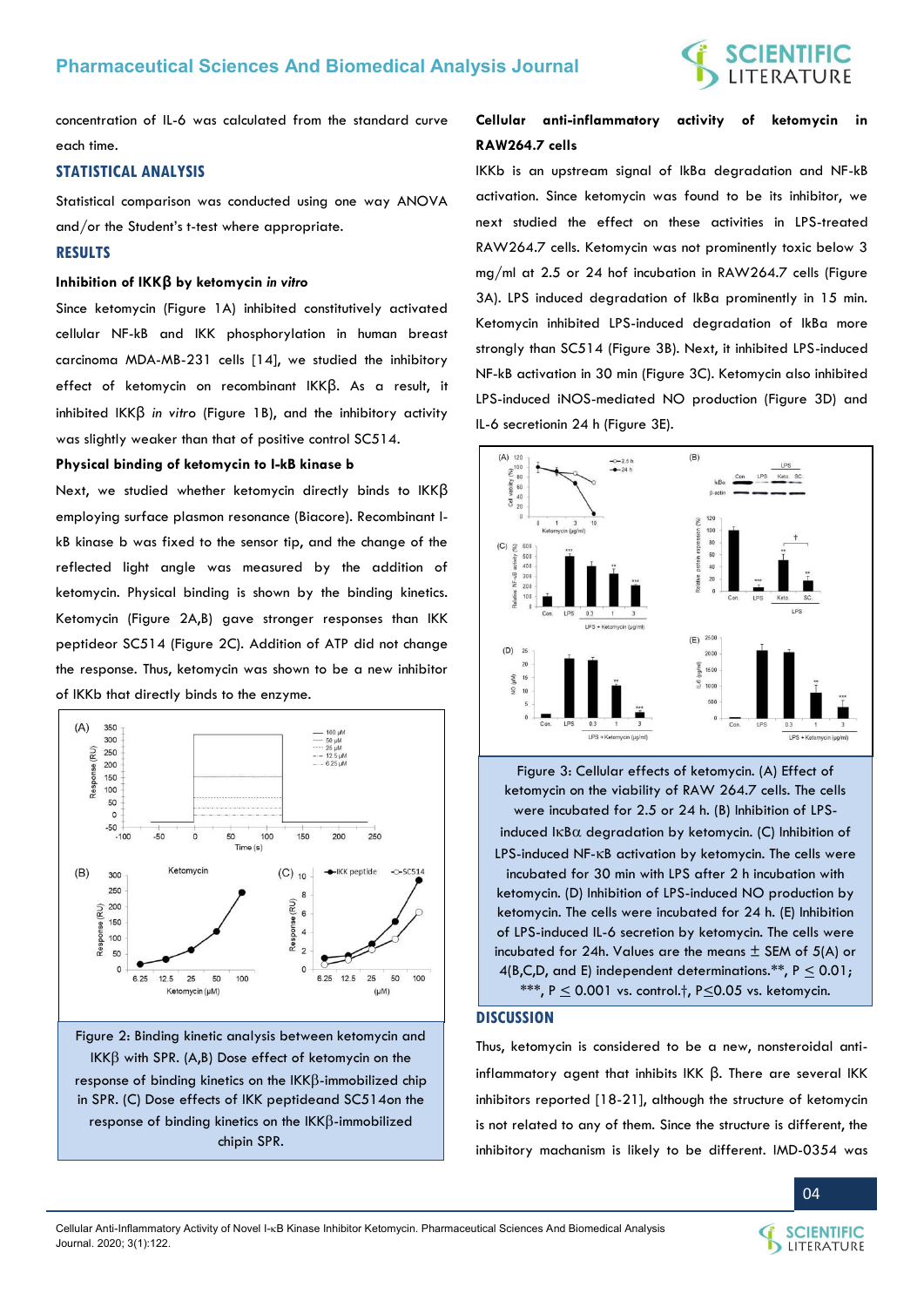# **Pharmaceutical Sciences And Biomedical Analysis Journal**

# **SCIENTIFIC**<br>LITERATURE

designed by analyzing a binding mode of aspirin to IKKb, and it inhibited neoplastic mast cell proliferation [18]. Active 2 benzamido-pyrimidines compounds that inhibited IKK inhibited the IkBa degradation and downstreamevents, like adhesion molecule expression [19]. The aminothiophene compound was an ATP-competitive inhibitor of IKKb [20], and inhibited LPSinduced production of TNF-α, IL-6, and IL-8 in human monocytes [21].

We employed commercially available SC514 as the positive control for IKKβ inhibitor [17]. Interestingly, the affinity of ketomycin to the enzyme is higher than that of SC514 (Figure 3B,C), and ketomycin more clearly inhibited LPS-induced IkBa degradation in cultured cells (Figure 3B).

Activation of inflammatory signals often accelerates neurodegenerative diseases [22]. We have isolated cyclopenin as a possible anti-inflammatory agent from deep sea microorganism [13]. Cyclopenin inhibited fly model of Alzheimer's disease. Therefore, ketomycin may also ameliorate in vivo models of neurodegenerative diseases.

We employed RAW264.7 cells for the evaluation of antiinflammatory activity, because they possess macrophage phenotypes without any differentiation. They strongly respond to LPS, activating I-kB degradation. Inhibition of NF-kB signaling by ketomycin is unlikely to be cell dependent, since ketomycin lowered IKKb phosphorylation and NF-kB activity in human breast carcinoma cells [14]. However, we areplanning to employ mouse bone marrow-derived macrophages [23] for further research.

# **CONCLUSION**

Ketomycin, a known antibiotic, was found to be a new inhibitor of IKKβ. It inhibited LPS-induced degradation of IkBa, NF-kB, NO production, and IL-6 secretion in macrophage-like mouse monocytic leukemia cells. Ketomycin has simpler structure than most nonsteroidal anti-inflammatory agents and steroids, and would be easily synthesized. It may be a candidate as a new, nonsteroidal anti-inflammatory agent.

# **AUTHOR CONTRIBUTIONS**

Yinzhi Lin: Experimental design and practice, and manuscript preparation. Nobuo Sugiura: Experimental design and practice. Jun Ma: Experimental design. Kazuo Umezawa: Project design and manuscript preparation.

# **DECLARATION OF COMPETING INTEREST**

K.U. belongs to the donated fund laboratory supported by Shenzhen Wanhe Pharmaceutical Co., Ltd, Shenzhen, China,Meiji Seika Pharma Co., Ltd,Tokyo, Japan, Fukuyu Medical Corporation, Nisshin, Japan, and BrunaiseCo., Ltd, Nagoya, Japan. Other authors declare no conflicts of interest.

# **ACKNOWLEDGMENTS**

This study was financially supported in part by JSPS KAKENHI under Grant No. 17K01967 and AMED under Grant No. JP18fk0310118 of Japan.

# **REFERENCES**

- 1. [Stefanucci A, Marrone A, Agamennone M. \(2015\).](https://doi.org/10.2174/1573406410666141226132630)  [Investigation of the N-BP Binding at FPPS by Combined](https://doi.org/10.2174/1573406410666141226132630)  [Computational Approaches. Med Chem. 11: 417-431.](https://doi.org/10.2174/1573406410666141226132630)
- 2. [Ariga A, Namekawa J, Matsumoto N, Inoue J, Umezawa K.](https://www.jbc.org/content/277/27/24625)  [\(2002\). Inhibition of TNF-a-induced nuclear translocation](https://www.jbc.org/content/277/27/24625)  [and activation of NF-kB bydehydroxymethyl](https://www.jbc.org/content/277/27/24625)[epoxyquinomicin. J Biol Chem. 277: 27625-27630.](https://www.jbc.org/content/277/27/24625)
- 3. [Yamamoto M, Horie R, Takeiri M, Kozawa I, Umezawa K.](https://doi.org/10.1021/jm8006245)  [\(2008\). Inactivation of nuclear factor kappa B components](https://doi.org/10.1021/jm8006245)  [by covalent binding of \(-\)](https://doi.org/10.1021/jm8006245)  [dehydroxymethylepoxyquinomicin to specific cysteine](https://doi.org/10.1021/jm8006245)  [residues. J Med Chem. 51: 5780-5788.](https://doi.org/10.1021/jm8006245)
- 4. [Takatsuna H, Asagiri M, Kubota T, Oka K, Osada T, et al.](https://doi.org/10.1359/jbmr.041213)  [\(2005\). Inhibition of RANKL-induced osteoclastogenesis by](https://doi.org/10.1359/jbmr.041213)  [\(-\)- DHMEQ, a novel NF-kB inhibitor, through down](https://doi.org/10.1359/jbmr.041213)  [regulation of NFATc1. J Bone Mineral Res. 20: 653-661.](https://doi.org/10.1359/jbmr.041213)
- 5. [Cardile V, Libra M, Caggia S, Frasca G, Umezawa K, et](https://doi.org/10.1111/j.1440-1681.2010.05375.x)  [al. \(2010\). Dehydroxyquinomicin, a novel NF-kappa B](https://doi.org/10.1111/j.1440-1681.2010.05375.x)  [inhibitor, prevents inflammatory injury induced by IFN-g](https://doi.org/10.1111/j.1440-1681.2010.05375.x)  [and histamine in keratinocytes NCTC 2544. Cellular and](https://doi.org/10.1111/j.1440-1681.2010.05375.x)  [Experimental Pharmacology and Physiology. 37: 679-683.](https://doi.org/10.1111/j.1440-1681.2010.05375.x)
- 6. [Valera FCP, Umezawa K, Brassesco MS, Gamero AMC,](https://doi.org/10.1159/000339042)  [Queiro RGP, et al. \(2012\). Suppression of inflammatory](https://doi.org/10.1159/000339042)  [cytokine secretion by an NF-kB inhibitor in nasal polyps](https://doi.org/10.1159/000339042)  [fibroblasts. Cellular Physiology and Biochemistry. 30: 13-](https://doi.org/10.1159/000339042) [22.](https://doi.org/10.1159/000339042)
- 7. Sosińska P, Mać[kowiak B, Staniszewski R, Umezawa K,](https://pubmed.ncbi.nlm.nih.gov/28078047/)  Brę[borowicz A. \(2016\). Inhibition of NF-](https://pubmed.ncbi.nlm.nih.gov/28078047/)κB with [dehydroxyepoxiquinomicin modifies function of human](https://pubmed.ncbi.nlm.nih.gov/28078047/)  [peritoneal mesothelial cells. American Journal of](https://pubmed.ncbi.nlm.nih.gov/28078047/)